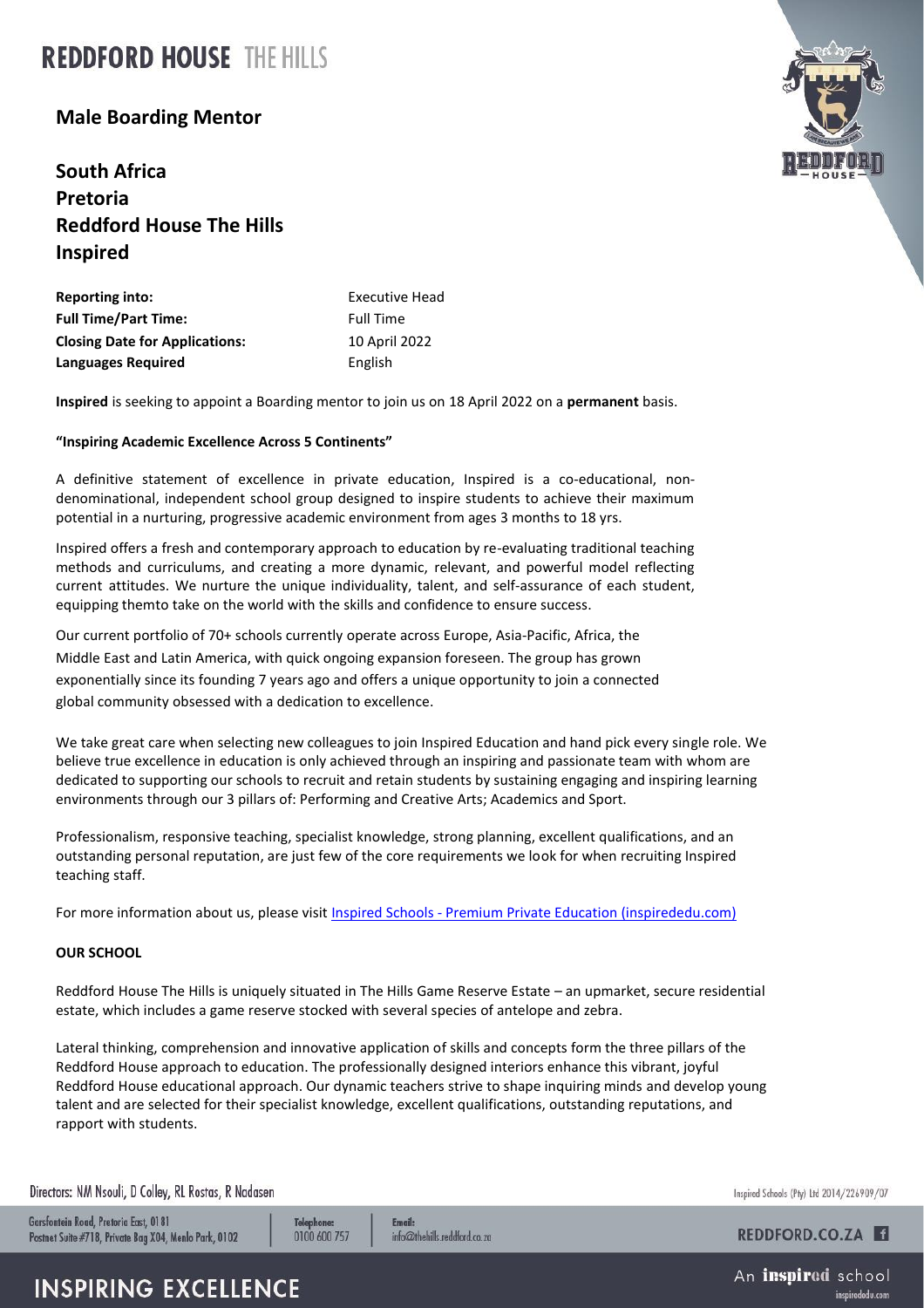At the Reddford House The Hills we strive to create well balanced students, who are happy and confident in themselves, ready to take on the future. Our dynamic teachers are handpicked to inspire exceptional learning experiences. At Reddford House The Hills we are committed to inspiring academic, cultural and sporting excellence.

#### **WHY APPLY**

#### **"Be at the forefront of International Education"**

When you join Inspired, you become part of a unique global community of passionate professionals, with unrivalled access to extensive guidance, support and advice all focused on creating a culture of excellence in education.

#### **WHAT WE OFFER**

- The most collaborative environment, at every level, that you will find anywhere.
- **Excellent resources**
- Excellent professional development within the Inspired group and a global network of over 70 schools to learn alongside
- At the leading edge of independent school thinking.
- A culture of excellence.
- Network of opportunities &
- Competitive package.

#### **ROLE SUMMARY & JOB PURPOSE**

- To adopt a holistic view to students in their care, promoting the general progress and well-being of individuals and of any class or group assigned to them.
- To create a positive learning environment and motivate students to achieve their full potential

#### **ROLE RESPONSIBILITIES**

This position will be responsible for the following:

- Establish an environment that is nurturing, and which promotes engaged learning in the boarding house.
- Behave in a professional manner regarding punctuality, behaviour, standards of work and students' homework.
- Evaluate, reflect on, and refine boarding practice.
- Teach extra lessons, when required, on two afternoons per week.
- Produce resources of a high standard for students.
- Respond to e-mails and telephone messages from parents within 24 hours.
- Show loyalty to all facets of Reddford House.
- Attend all special occasions at the discretion of the relevant Head.
- The post holder is required to undertake any other reasonable tasks that the School Head/line manager determine.

Whilst every effort has been made to explain the main duties and responsibilities of the post, each individual responsibility undertaken may not be identified. The duties outlined above are not intended as a restrictive list and may be extended or altered to include other tasks that are commensurate with the role as directed Senior Management.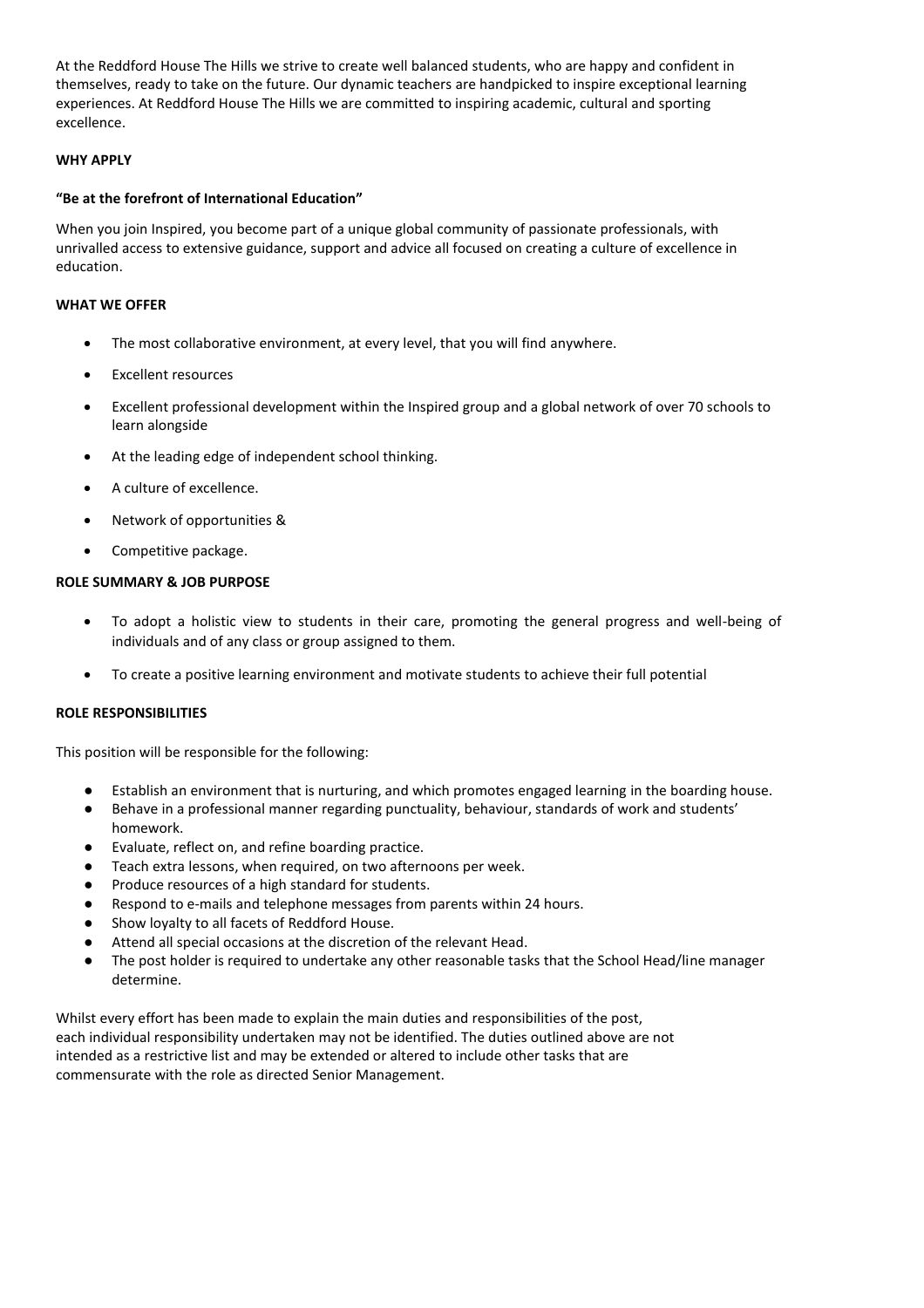| Personal<br><b>Competencies and</b><br><b>Attributes</b>                                                                     | An unwavering commitment to the<br>$\bullet$<br>development of students<br>A demonstrable passion for the<br>profession<br>Excellent organizational skills<br>A positive attitude to change<br>An excellent classroom practitioner<br>A continuous |                                                                                                                                                                                                                                                                                                                                                             |  |
|------------------------------------------------------------------------------------------------------------------------------|----------------------------------------------------------------------------------------------------------------------------------------------------------------------------------------------------------------------------------------------------|-------------------------------------------------------------------------------------------------------------------------------------------------------------------------------------------------------------------------------------------------------------------------------------------------------------------------------------------------------------|--|
|                                                                                                                              | improvement mindset<br><b>ESSENTIAL</b>                                                                                                                                                                                                            | <b>DESIRABLE</b>                                                                                                                                                                                                                                                                                                                                            |  |
|                                                                                                                              |                                                                                                                                                                                                                                                    |                                                                                                                                                                                                                                                                                                                                                             |  |
| <b>Inspired Required Teaching</b><br><b>Standards</b><br>A full outline of Teaching<br>standards are available on<br>request | $\bullet$<br>$\bullet$<br>$\bullet$<br>Excellent preparation and planning<br>$\bullet$                                                                                                                                                             | Able to set clear expectations and stretching goals<br>Adaptable teaching style incorporating feedback<br>A depth of understanding in the relevant subject area<br>Ability to judge learning effectiveness<br>Assessment of student outcomes and feedback to enhance performance<br>Genuine care and attention for the highest standards of student welfare |  |
| Skills and previous experience                                                                                               | A minimum of 2/3/4/5 years'<br>$\bullet$<br>experience with students in a<br>secondary school and post 16<br>Confidence with use of ICT in<br>$\bullet$<br>teaching                                                                                | Previous experience with<br><b>IEB Programmes</b>                                                                                                                                                                                                                                                                                                           |  |
| <b>Qualifications and</b><br><b>Accreditations</b>                                                                           | University degree in appropriate<br>$\bullet$<br>subject<br><b>Certified Teaching Status</b><br>Appropriate right to work                                                                                                                          |                                                                                                                                                                                                                                                                                                                                                             |  |

#### **HOW TO APPLY**

- Please send a covering letter and copy of your resumé to the following email address: **careers@thehills.reddford.co.za**
- Your resume will be reviewed and if you meet the criteria, we will contact you for an interview.

Due to the current COVID environment, interviews may place via Skype, MS Teams, Zoom or another virtual platform.

All applicants will be expected to provide some if not all of the following (i) a supporting statement clearly outlining why they are interested in the position and school (ii) a CV with their details and history of employment and achievements (iii) at least two referees from a recent/current appointment.

#### **SAFEGUARDING STATEMENT**

Inspired are committed to safeguarding and promoting the welfare of children and young people and if successful you are expected to share this commitment. The protection of our students' welfare is the responsibility of all staff and individuals are expected to conduct themselves in a way that reflects the principles and values of our organization.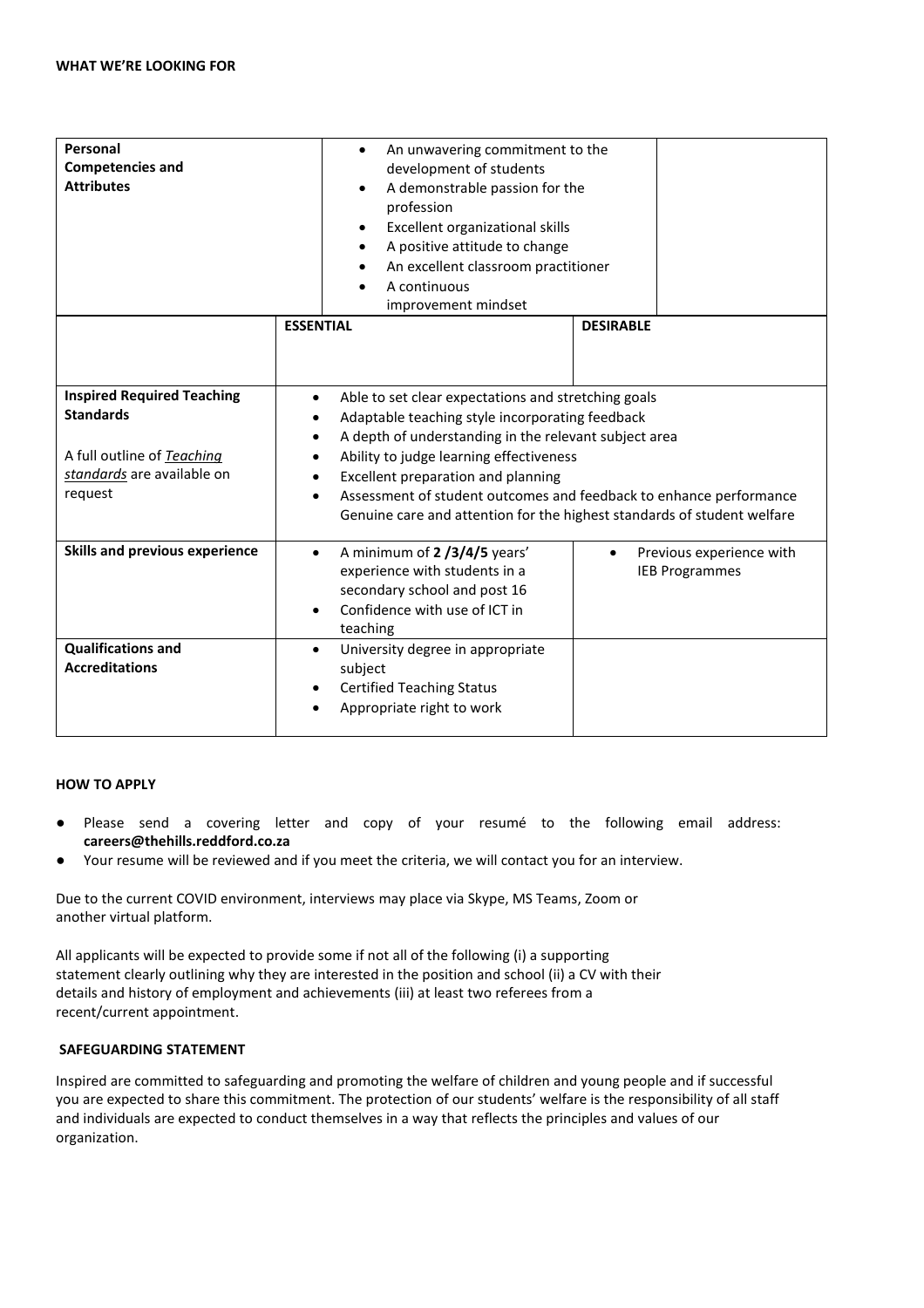Any successful applications will also be required to undergo rigorous child protection screening including checks with past employers and an enhanced DBS check as well as completing any relevant safeguarding assessments

#### **EQUAL OPPORTUNITIES STATEMENT**

Inspired Education is an equal opportunity employer that is committed to diversity and inclusion in the workplace. We prohibit discrimination and harassment of any kind based on race, colour, sex, religion, sexual orientation, national origin, disability, genetic information, pregnancy, or any other protected characteristic as outlined by law.

This policy applies to all employment practices within our organization, including hiring, recruiting, promotion, termination, layoff, recall, leave of absence, compensation, benefits, training, and apprenticeship. Inspired makes hiring decisions based solely the skills, experiences and attributes needed to continue to deliver excellence.

*Reddford House,* in line with POPIA (Protection of Personal Information Act) will attempt to ensure the confidentiality of all applicants for this role. All reasonable measures will be in place to protect the personal information that will be used in the recruitment, selection, and reporting process. By submitting your application for this position, you are recognising and accepting this disclaimer.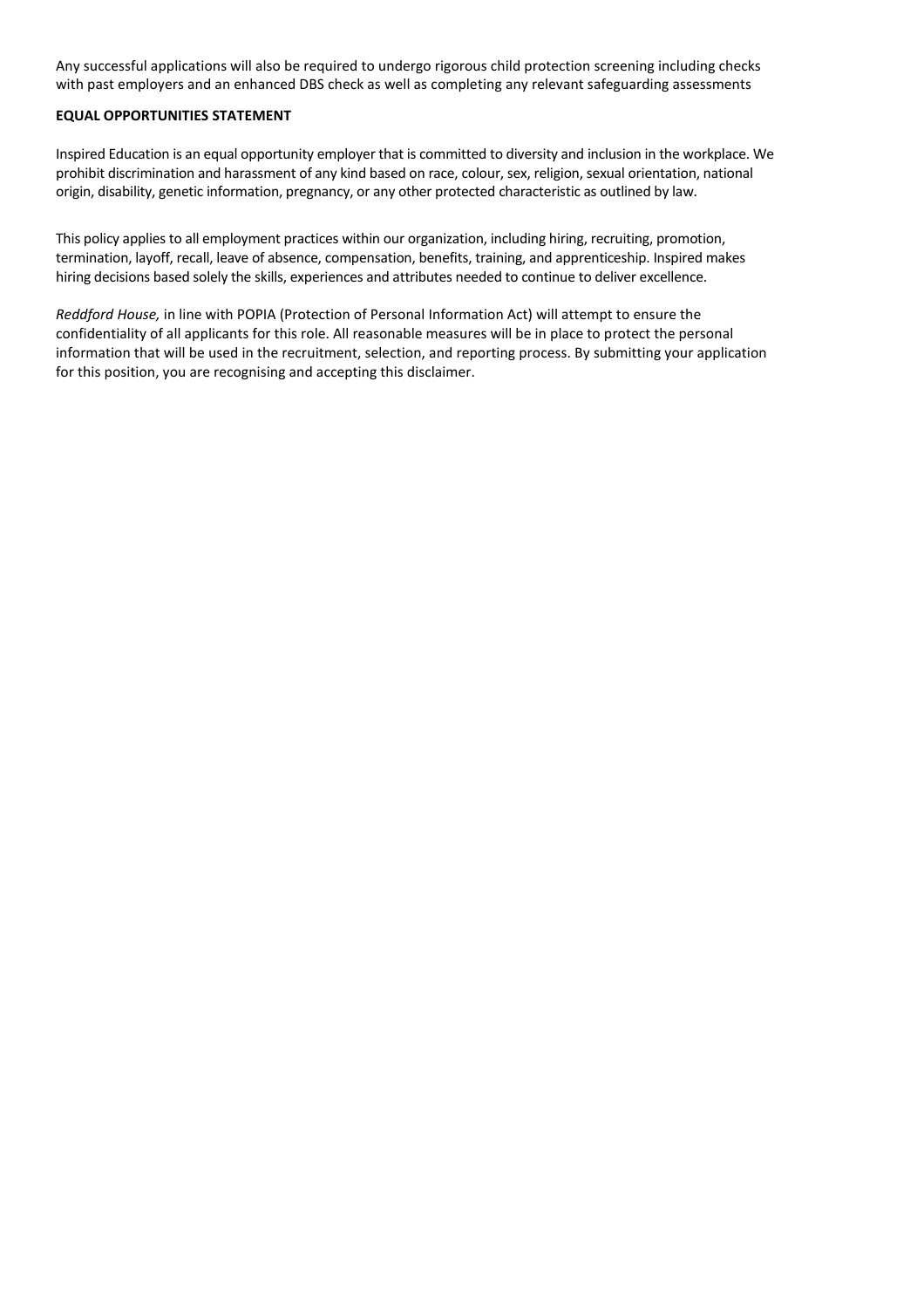#### **Introduction**

Inspired is committed to safeguarding and promoting the welfare of children and young people and expects all staff, volunteers and other third parties to share this commitment. Safer Recruitment practice and pre-employment background checks will be undertaken before any appointment is confirmed.

Please complete the following form as fully as possible. Please attach your CV in addition to the completed application form. The information requested below complies with Inspired's guidance on safer recruiting.

| <b>1. PERSONAL DETAILS</b>                                                |                       |  |
|---------------------------------------------------------------------------|-----------------------|--|
| Title (Dr/Mr/Mrs/Miss/Ms)                                                 |                       |  |
| <b>First Name and Surname:</b>                                            |                       |  |
| <b>ID Number:</b>                                                         |                       |  |
| <b>Current Address:</b>                                                   |                       |  |
| Postcode:                                                                 |                       |  |
| Previous Address, covering the last<br>five years if different from above |                       |  |
| <b>Home Telephone No:</b>                                                 | <b>Work Telephone</b> |  |
| <b>Mobile Telephone No:</b>                                               | Email:                |  |
|                                                                           |                       |  |
| Do you have Qualified Teacher<br>Status?                                  |                       |  |
| <b>SACE Number:</b>                                                       |                       |  |

| 2. OTHER INFORMATION                            |  |  |
|-------------------------------------------------|--|--|
| Are you related to any employee of the School?  |  |  |
| If yes, who?                                    |  |  |
| Please state where you saw this post advertised |  |  |

#### **3. EMPLOYMENT**

Please supply a full history in chronological order (with start and end dates) of all previous employment and/or activities since leaving secondary education.

Please state the reason for leaving each position in full.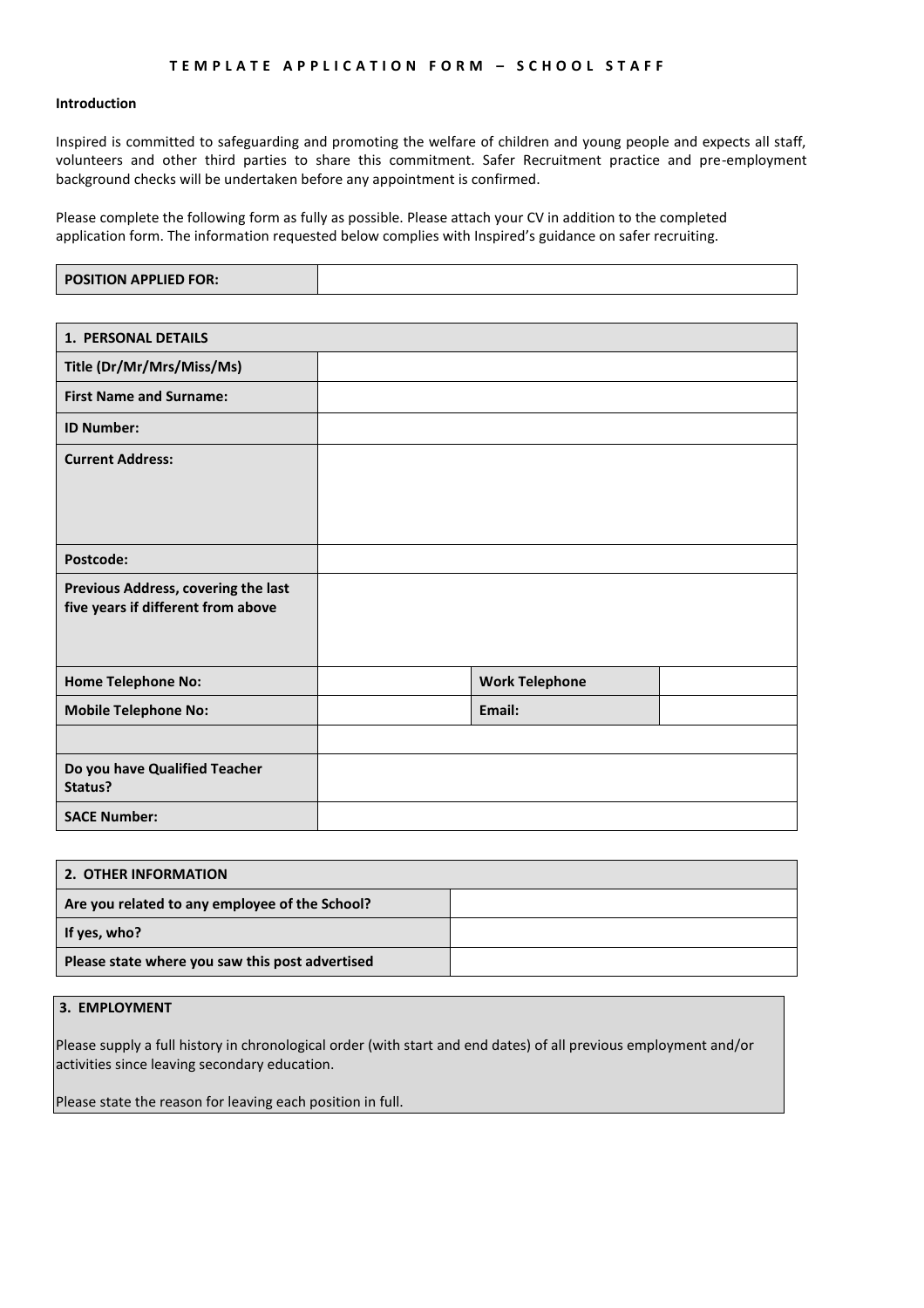| <b>Employer Name &amp; Address</b> | <b>Job Title</b> | Date From/to<br>dd/mm/yy | <b>Current or Final</b><br>Salary, Reason<br>for Leaving |
|------------------------------------|------------------|--------------------------|----------------------------------------------------------|
|                                    |                  |                          |                                                          |
|                                    |                  |                          |                                                          |
|                                    |                  |                          |                                                          |
|                                    |                  |                          |                                                          |
|                                    |                  |                          |                                                          |
|                                    |                  |                          |                                                          |
|                                    |                  |                          |                                                          |
|                                    |                  |                          |                                                          |
|                                    |                  |                          |                                                          |
|                                    |                  |                          |                                                          |
|                                    |                  |                          |                                                          |
|                                    |                  |                          |                                                          |
|                                    |                  |                          |                                                          |
|                                    |                  |                          |                                                          |

### **4. GAPS IN EMPLOYMENT**

If there are any gaps in your employment history, please give details and dates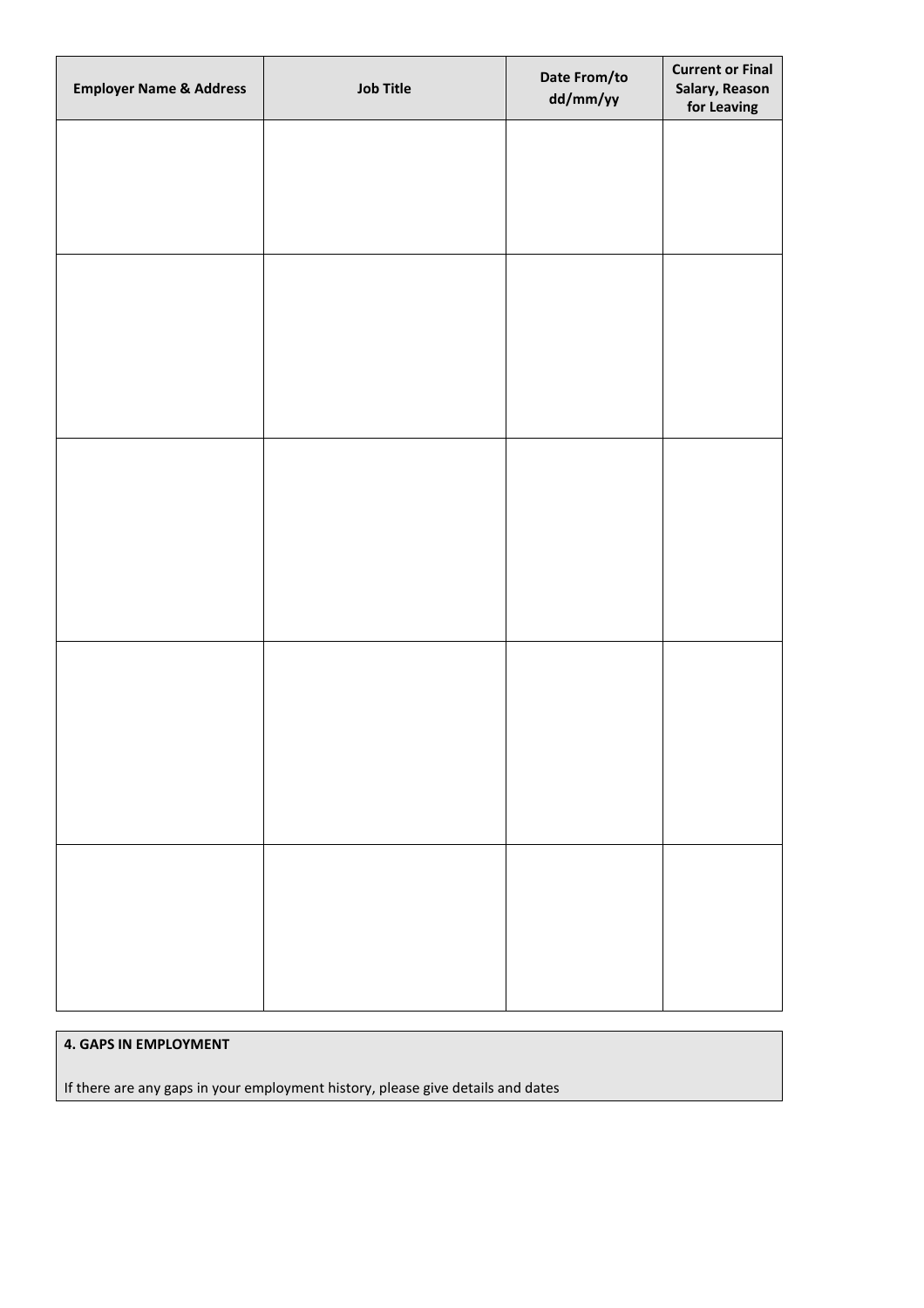#### **5. REFERENCES**

Please supply the names and contact details of three people who we may contact for references. One of these must be your current/most recent employer. If the employer is a school, it is expected that in most cases the Head Teacher or Deputy Head will be the referee. Where you are not currently working with children, but have done so in the past, one referee must be from the employer by whom you were most recently employed in work with children. **Please note, references will not be accepted from relatives or from referees writing solely in the capacity of friend.**

The School intends to take up references from all shortlisted candidates before the interview where possible. The School reserves the right to take up references from any previous employer.

| 1. Name         |                                         | 2. Name                                                                               |                                         |
|-----------------|-----------------------------------------|---------------------------------------------------------------------------------------|-----------------------------------------|
| <b>Position</b> |                                         | <b>Position</b>                                                                       |                                         |
|                 |                                         |                                                                                       |                                         |
| <b>Address</b>  |                                         | <b>Address</b>                                                                        |                                         |
|                 |                                         |                                                                                       |                                         |
| Tel No.         |                                         | Tel No.                                                                               |                                         |
| Email.          |                                         | Email.                                                                                |                                         |
|                 | In what capacity do you know the above? |                                                                                       | In what capacity do you know the above? |
|                 | May we contact prior to interview?      |                                                                                       | May we contact prior to interview?      |
| 3. Name         |                                         |                                                                                       |                                         |
| <b>Position</b> |                                         | If you were known to either of your referees<br>by another name, please give details: |                                         |
| <b>Address</b>  |                                         |                                                                                       |                                         |
|                 |                                         |                                                                                       |                                         |
| Tel No.         |                                         |                                                                                       |                                         |
| <b>Email</b>    |                                         |                                                                                       |                                         |
|                 | In what capacity do you know the above? |                                                                                       |                                         |
|                 |                                         |                                                                                       |                                         |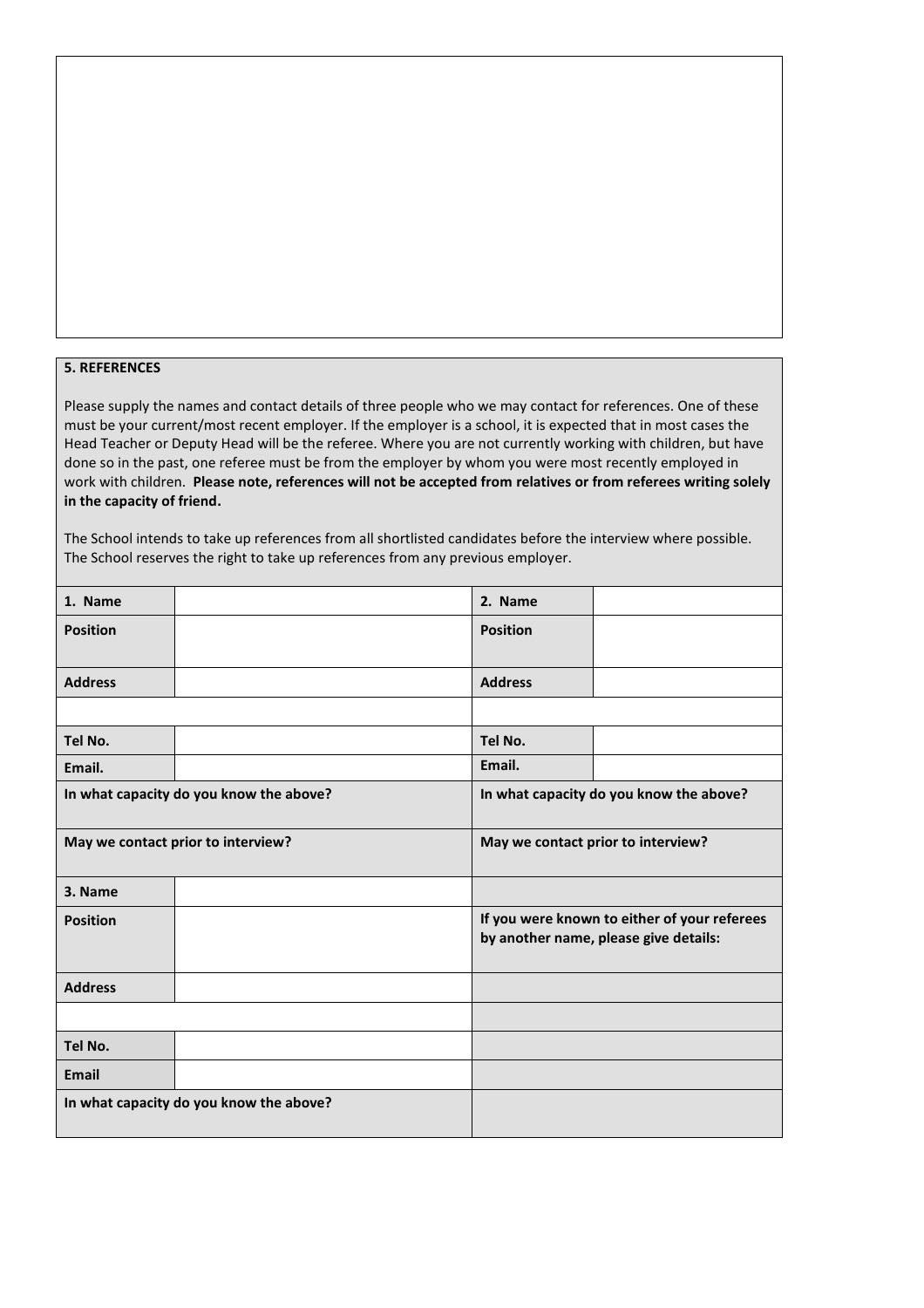#### **6. DECLARATION**

As the job for which you are applying involves substantial opportunity for access to children, it is important that you provide us with legally accurate answers.

Upfront disclosure of a criminal record may not debar you from appointment as we shall consider the nature of the offence, how long ago and at what age it was committed and any other relevant factors. Please submit information in confidence enclosing details in a separate sealed envelope which will be seen and then destroyed by the appropriate responsible person. If you would like to discuss this beforehand, please telephone in confidence to the Head of School.

Please disclose any unspent convictions, cautions, reprimands, or warnings.

You should be aware that the School will institute its own checks on successful applicants for short listing.

Failure to declare any convictions may disqualify you for appointment or result in summary dismissal if the discrepancy comes to light subsequently.

Please delete as appropriate:

**I have nothing to declare** OR **I enclose a confidential statement**

I confirm that the information provided by me on this application form is real and correct and gives a fair representation of my qualifications and work experience. I also declare that I have read and understood the data protection clause and I consent to the processing of the personal data provided during the recruitment process and during employment, if I am successful.

SIGNATURE DATE

Where this form is submitted electronically and without signature, electronic receipt of this form by the School will be deemed to be equivalent to submission of a signed version and will constitute confirmation of the declaration

#### **INFORMATION ON DATA PROTECTION**

The POPIA Act aims to regulate, in harmony with international standards established under the General Data Protection Regulation (EU) 2016/679 (GDPR), the processing of personal information held by public and private bodies in a manner that gives effect to the right to privacy and describes how organization's — including Inspired must collect, handle process, and store personal information.

Inspired informs you that according to the POIPA Act the personal data provided and collected in this application form will be processed and automatically included in our files with the exclusive purpose of managing the personnel selection processes that are carried out. We rely on the lawful basis of legitimate interest.

By completing this application form, you are authorising the processing of your data for the purposes expressed above. Your data will be kept in our files for the term of 6 (six) months under the required security measures and for the indicated purpose, as well as to properly manage the application to the employment position for which you may be interested and /or for future selection processes that may be adjusted to your profile. Once the purpose has expired, your data will be safely deleted.

You expressly consent to the personal data being transferred to other schools within Inspired that may be interested in your work profile. Said schools may be located in United Kingdom or outside of EU or in any other country, even in those that do not offer a level of protection comparable to our data protection regulations. In these cases, Inspired is fully committed to transfer you data under the appropriate safeguards.

Inspired guarantees the proper use of the information, and especially, the full confidentiality of the personal data contained in our files, as well as full compliance with the obligations regarding the protection of personal data.

In the event of any modification of your personal data, we ask you to notify us in writing with the sole purpose of keeping your job application or curriculum vitae duly updated.